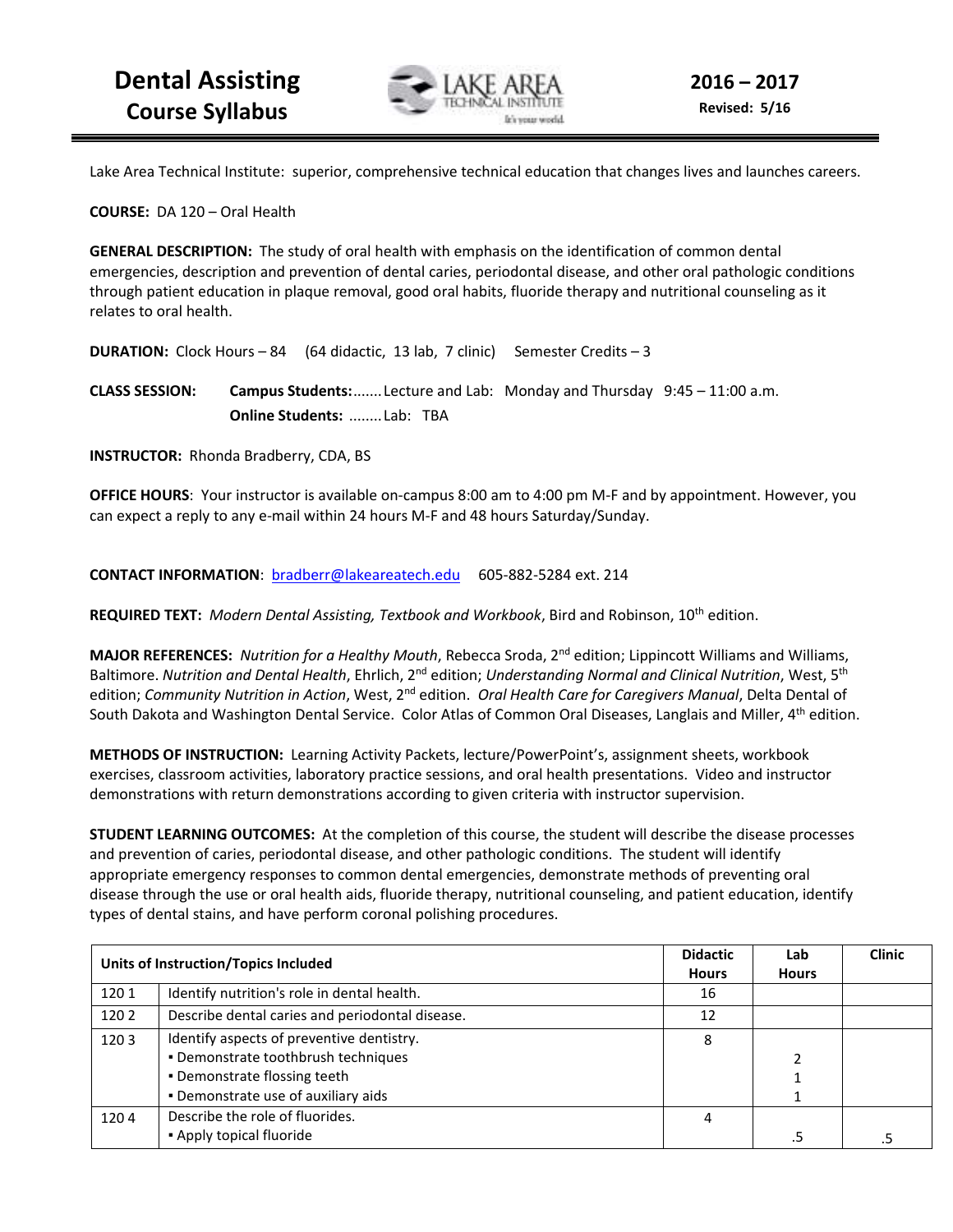|      | • Apply fluoride varnish                                                                                                                                                     |    |  |
|------|------------------------------------------------------------------------------------------------------------------------------------------------------------------------------|----|--|
| 1205 | Provide patient education.<br>. Provide oral health instructions to patients<br>. Prepare an oral health lesson<br><b>Explain instructions for common dental emergencies</b> |    |  |
| 1206 | Describe pathology and oral lesions.                                                                                                                                         | 14 |  |
| 1207 | Perform Coronal Polishing                                                                                                                                                    |    |  |
|      | Total                                                                                                                                                                        | 64 |  |

## **DA 120 – Oral Health – Page 2**

**EVALUATION CRITERIA/FINAL GRADE CALCULATION:** An exam will be taken after units 1 – 6, as well as practical evaluations in units 3, 4, and 5. A final exam will also be given at the completion of the course. The final grade will be calculated by adding total points achieved and dividing by the number of possible points. The student must achieve a minimum 80% cumulative average at the end of the semester.

| Grading: |                                          |                   |                                          |
|----------|------------------------------------------|-------------------|------------------------------------------|
|          | 12 Class Assignments  120 points         |                   |                                          |
|          | Practical Evaluations  125 points        |                   |                                          |
|          |                                          |                   |                                          |
|          |                                          | 615 Total Points  |                                          |
|          | <b>GRADING SCALE:</b> $94\% - 100\% = A$ | $87\% - 93\% = B$ | $86\% - 80\% = C$ 79% or below = Failing |

#### **GRADING POLICIES:**

**GRADING SCALE:** 94% - 100% = A  $87%$  - 93% = B  $86%$  - 80% = C 79% or below = Failing

- 1. Tests not taken on the scheduled test day will be assessed a 10% late penalty unless other arrangements have been made *prior* to test day. If you are absent the day of a test, the late penalty will be assessed and that test must be taken within **2 DAYS** or a score of zero will be awarded. *Note: This test may NOT be the same test given in class.*
- 2. Points are awarded for assignments completed. Assignments/tests are due on the date specified unless an extenuating circumstance has been approved by the instructor. Late assignments will not be accepted unless due to extenuating circumstances and will be penalized by 10%.

#### **ATTENDANCE:**

## **for** *on-campus students*

Consistent with department policy, a student may miss six hours of any one class during the semester. Upon missing the seventh hour, a drop slip will be filled out and submitted to the registrar. Within three days of being dropped, the student may appeal by filling out an appeal form with the registrar. The registrar will then set up a meeting with the student and the instructor. The appeal will be considered and a decision reached on an individual basis. Absences can seriously affect grades. *Students are responsible for all information missed while absent from class.* This includes any changes to the schedule that might occur. When a student is 10 minutes late for class, it is an automatic absence.

Obviously, if you are gone you will be missing the opportunity to gain points toward your final grade. Make up for a test for full credit is possible only if the following two conditions are met:

1. You contact the course instructor prior to the beginning of class or lab.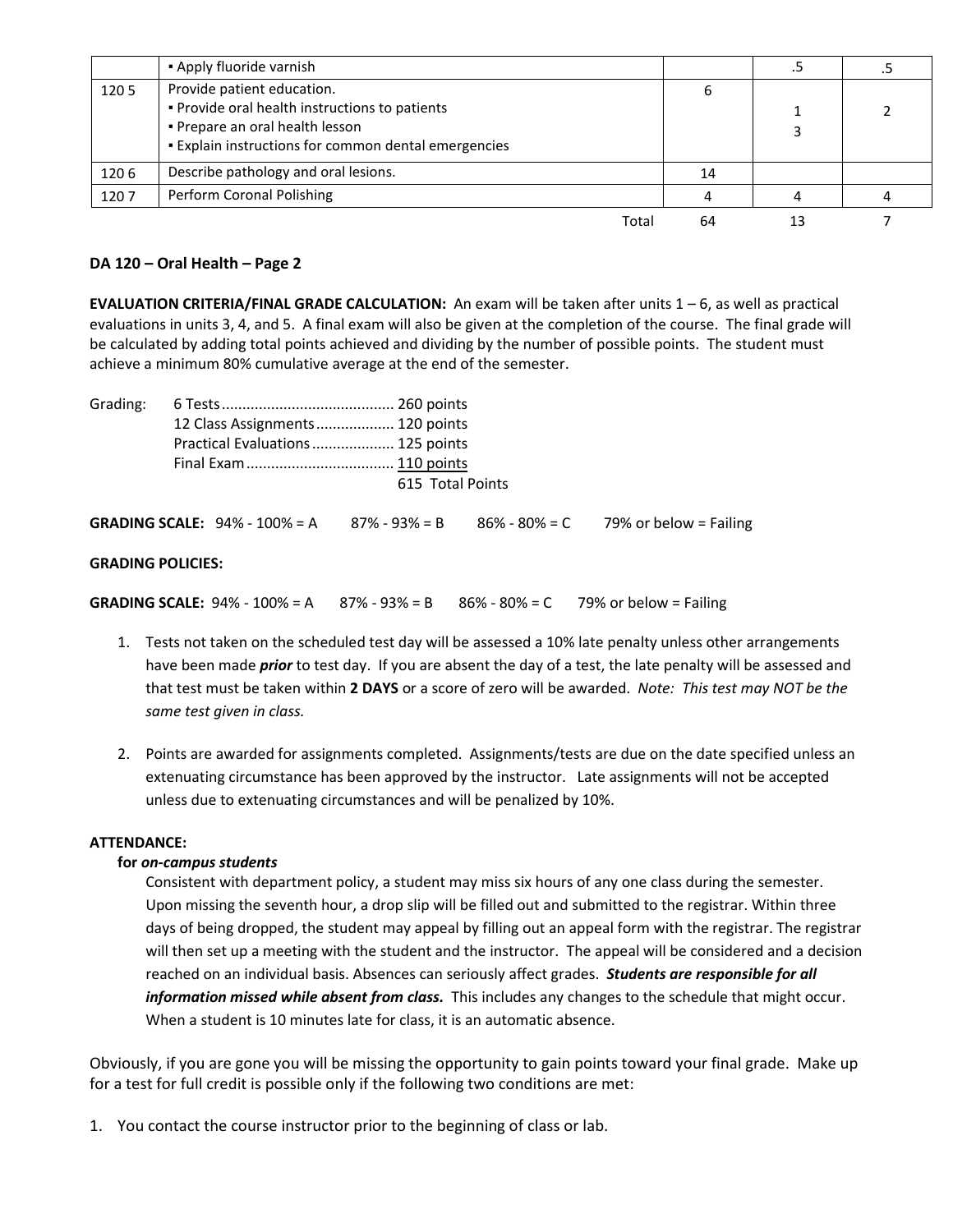#### **And**

2. You have a legitimate excuse that you can document. Examples: serious illness (requires a doctor's note), funeral (accompanied by the memorial pamphlet from the funeral), automobile accident (documentation necessary), severe weather, and program–related activity (requires documentation).

#### **for** *online students*

Attendance will be based on logging in to the course website on My Portal and/or E-learning. If you have not logged in or communicated with your instructor for seven (7) consecutive days, a drop slip will be filled out and submitted to the registrar. Within three days of being dropped, the student may appeal by filling out an appeal form with the registrar. The registrar will then set up a meeting with the student and the instructor. The appeal will be considered and a decision reached on an individual basis. Communicating with your instructor is very important. All correspondence must be through the LATI email system.

## **ADDITIONAL COURSE INFORMATION:**

*for online and on-campus students* 

- 1. Social networking is distracting to those around you. Please be courteous during classroom instructional time (lecture and other class activities).
- 2. Cellphones and other mobile devices (iPods) are to be *turned off and put away* unless being used for classroom activities (as specified by your instructor). Any texting during class will not be allowed. Please inform the instructor if there is an emergency call expected. Cell phones should be visible in front of computers during exams or placed in the front of the classroom. *NO Cell phones allowed in the laboratory*, any and all exceptions must be cleared with the instructor prior to entering lab.
- 3. Personal responsibility is expected of all students. You are responsible for knowing the material as well as meeting all due dates. It is suggested that each student develop a method for keeping track of due dates(planner).
- 4. Professional behavior is expected in class and on-campus at all times. Professionalism in the classroom and in the workplace are vital to your success. Unprofessional behavior including, but not limited to, swearing, cheating, making rude comments or gestures, showing disrespect, talking, cell phone usage, and unauthorized computer usage during instructional time will not be tolerated.

## *COMMUNICATION GUIDELINES FOR EMAIL:*

- When emailing, always use LATI's email system for communicating with your instructor.
- Include a subject line to let me know what the message is about.
- Please include a salutation (Hi) and a closing (thank you, sincerely,)
- Clearly describe your question or information you would like to share.
- Use complete sentences including capital letters and punctuation. Email (in an academic and workplace setting) should follow a professional format; it is not the same as texting or sending a quick reply to a close friend.

#### *PROFESSIONAL ONLINE ETIQUETTE:*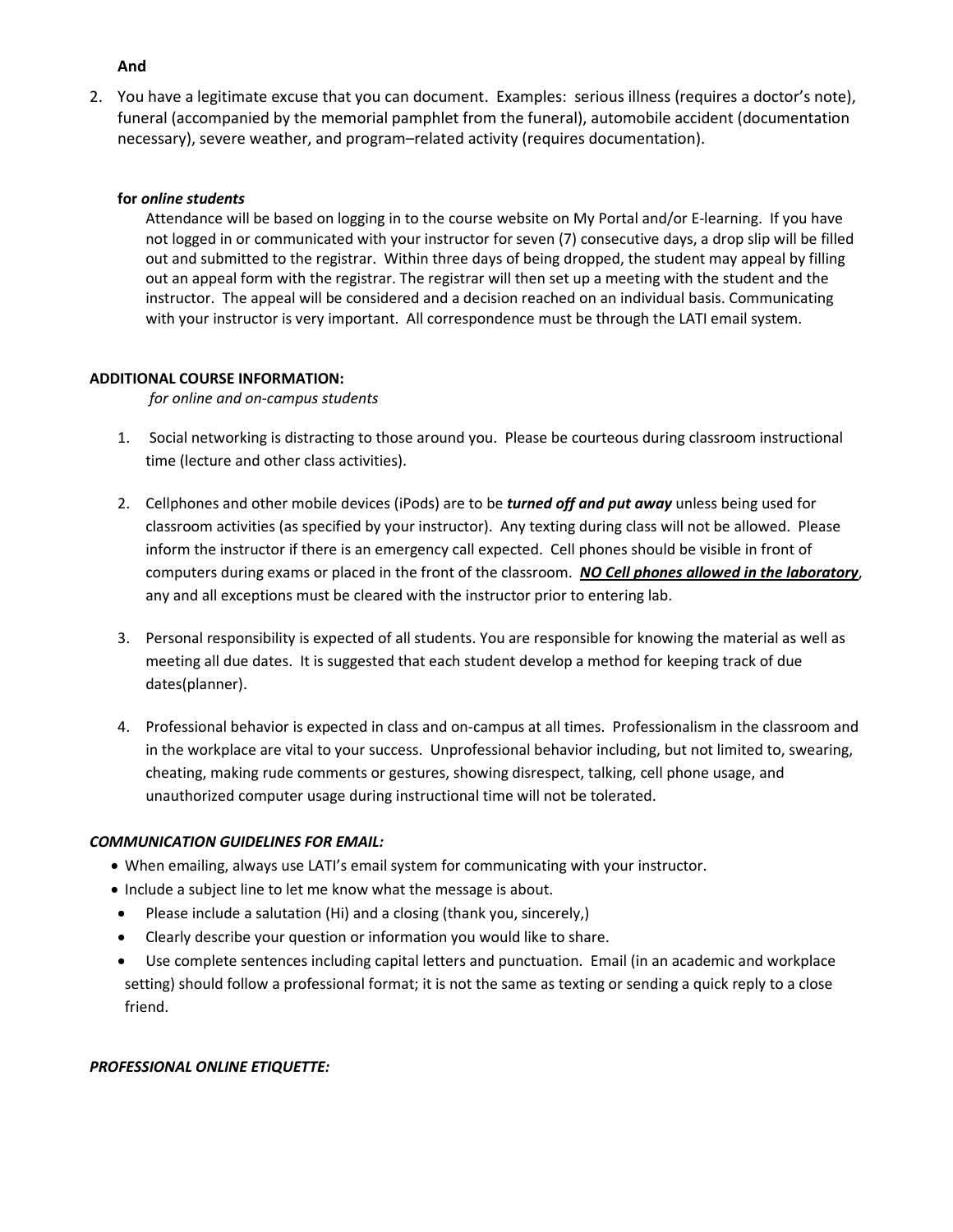• **Be aware of how you communicate via e-mail or in the forum so your message is not misinterpreted.**

Communication between humans is approximately 90 percent body language, 8 percent tone of voice, and 2 percent spoken words. With e-mail, 98 percent of the communication's context is no longer in play.

- **Avoid language that may come across as strong or offensive.** Language can be easily misinterpreted in written communication. Humor and sarcasm may easily be misinterpreted in online platforms, so try to be as matter-of-fact and professional as possible. No inappropriate, offensive, or profane language.
- **Review, review, then send.** There's no taking back a comment that has already been sent, so it is important to double-check all writing to make sure that it clearly conveys the exact intended message.
- **An online classroom is still a classroom.** Though the courses may be online, appropriate classroom behavior is still mandatory. Respect for fellow classmates and the instructors is as important as ever.

**ACADEMIC HONESTY STUDENTS' RESPONSIBILITIES:** Students are responsible for their own behaviors and are expected to maintain stated standards of academic honesty. Students share the responsibility with the faculty for maintaining an environment that supports academic honesty and discourages plagiarism or cheating.

**FACULTY AND ADMINISTRATOR RESPONSIBILITIES:** Faculty are responsible for creating a classroom and testing environment that discourages cheating, confronts suspected violators and insures fair treatment of all students. Administrators also share the responsibility for developing an environment that discourages academic dishonesty.

## **ACADEMIC DISHONESTY: The following activities are considered to be academically dishonest:**

- Failing to report observed instances of academic dishonesty.
- Plagiarism, defined as representing as one's own, the ideas, writings, or other intellectual properties of others, including other students; any material taken verbatim from the work of others must be placed in quotation marks and a reference cited. Paraphrased content must have appropriate attribution.
- Collaboration on assignments unless it is clearly permitted per the syllabus/instructor.
- Falsifying academic records.
- Bribing faculty to improve academic scores or grades.
- Acquiring an exam during the preparation, duplication, storage, or prior to testing date.
- Removing or acquiring secured exams after administration.
- Copying answers from another student's examination.
- Taking a crib sheet or other form of prepared answers/notes into an examination when not permitted by the instructor.
- Leaving the examination and returning without permission.
- Taking an examination for someone else, preparing and submitting an assignment for someone else, or sign-in for class for someone else.

## **DA 120 – Oral Health – Page 3**

- Receiving, retaining, and/or using materials obtained in a manner that is defined as academically dishonest.
- Using signals or otherwise communicating (e.g. text messaging) during an examination to share answers with or from another student.
- Continuing to answer test items beyond the prescribed exam time limit.
- Falsifying reasons for excused absences from examinations.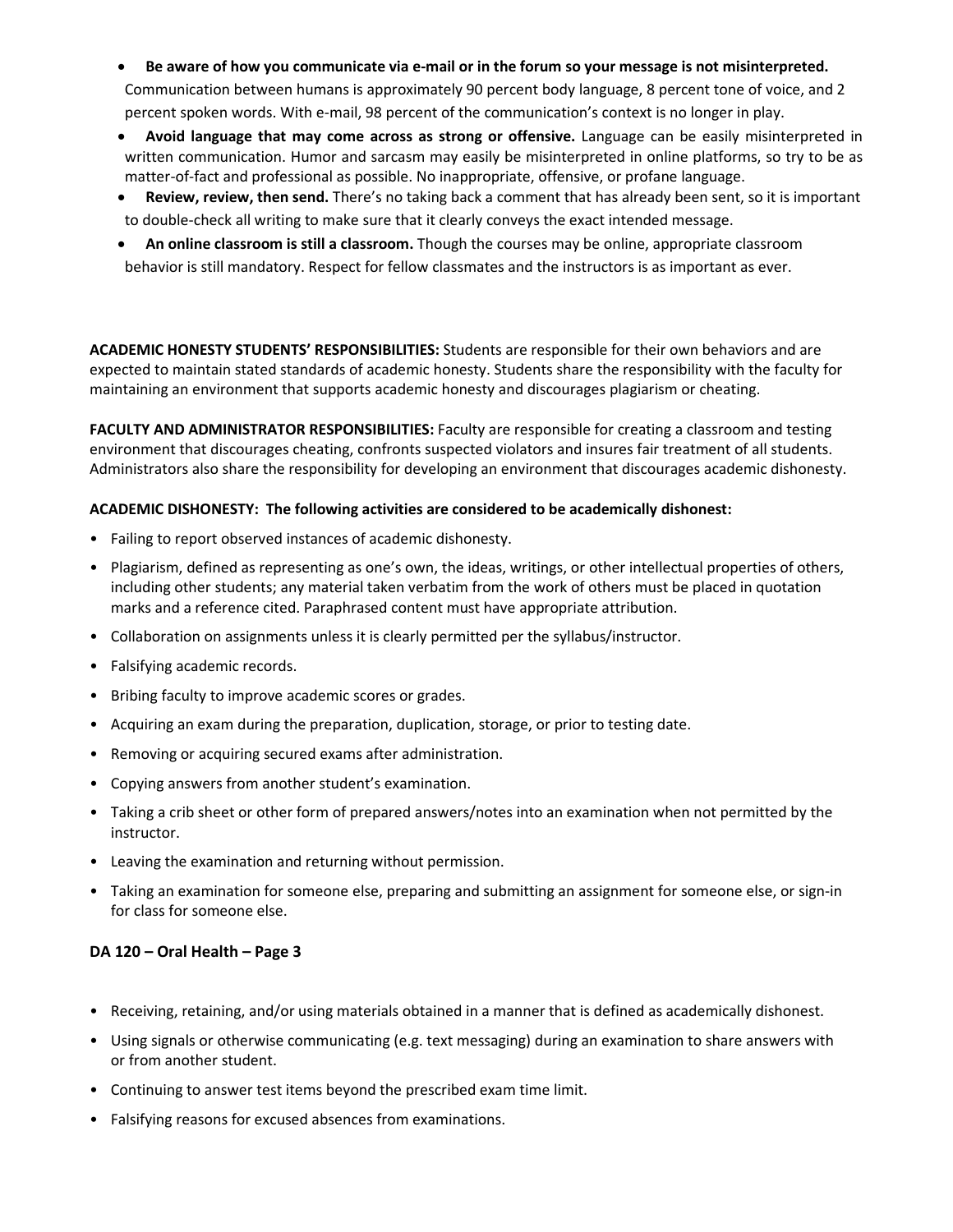• Taking examinations at times other than the one to which you have been assigned in order to obtain more preparation time.

## **If a student is participating in academic dishonesty and is caught, he/she may be dismissed from the course.**

#### **STUDENT SERVICES:**

• *Career Counseling* 

Guidance is available for students when investigating career choices or in reaffirming the choice already made.

• *Personal Counseling* 

Knowing that student life can be stressful, Lake Area Tech provides personal on-campus counseling for either school-related or non-school-related issues. At times, referral to another counseling service may be warranted. Check with the on-campus counseling staff if you have concerns you need to discuss. Specific referrals for drug and alcohol-related issues will be made by on-campus counselors.

## • *Americans with Disabilities Act Policy*

Students are entitled to 'reasonable accommodations' under provisions of the Americans with Disabilities Act. Those in need of such accommodations should notify the instructor and make appropriate arrangements with the Counseling Office.

• *Student Tutoring* 

The Educational Services Center staff and peer tutors provide tutoring for all courses. If you are a student in need of help in any of your classes, please contact the Educational Services Coordinator located in the LATI library.

• *Online Learner Information* 

Additional information and support for online learners at LATI is available at: http://www.lakeareatech.edu/onlinelearner/index.html

**RECORDING STATEMENT:** Without permission, students do not have the authority to record **any** of the dental assisting classes, its class members, or any expressed content.

**INSTRUCTOR RIGHTS STATEMENT:** The instructor has the right to change any and all material on this syllabus at any time.

**ADA STATEMENT:** Watertown School District 14-4 provides equal opportunity in its employment regulations, educational, and activity programs. It is the policy of the District not to discriminate on the basis of sex, race, color, national origin, creed, religion, marital or veteran status, status in regard to public assistance, age, or disability.

Students are entitled to 'reasonable accommodations' under provisions of the Americans with Disabilities Act. Those in need of such accommodations should notify the instructor and make appropriate arrangements with the Office of Disability Services, Educational Services/Library.

Inquiries regarding implementation and compliance of the Americans with Disabilities Act may contact Sandie Jungers, Special Needs Coordinator, Watertown School District 14-4, P.O. Box 730, Watertown, SD 57201-0730, 605- 882-6312. Persons with inquiries regarding implementation and compliance regarding Title IX or Section 504 may contact the Watertown School District Superintendent's Office, P.O. Box 730, Watertown, SD 57201-0730, 605-882- 6312.

Additional inquiries may be directed to the Regional Director, U.S. Department of Education, Office for Civil Rights, 10220 North Executive Hills Boulevard, 8th Floor, Kansas City, MO 64153-1367, 816-880-4200.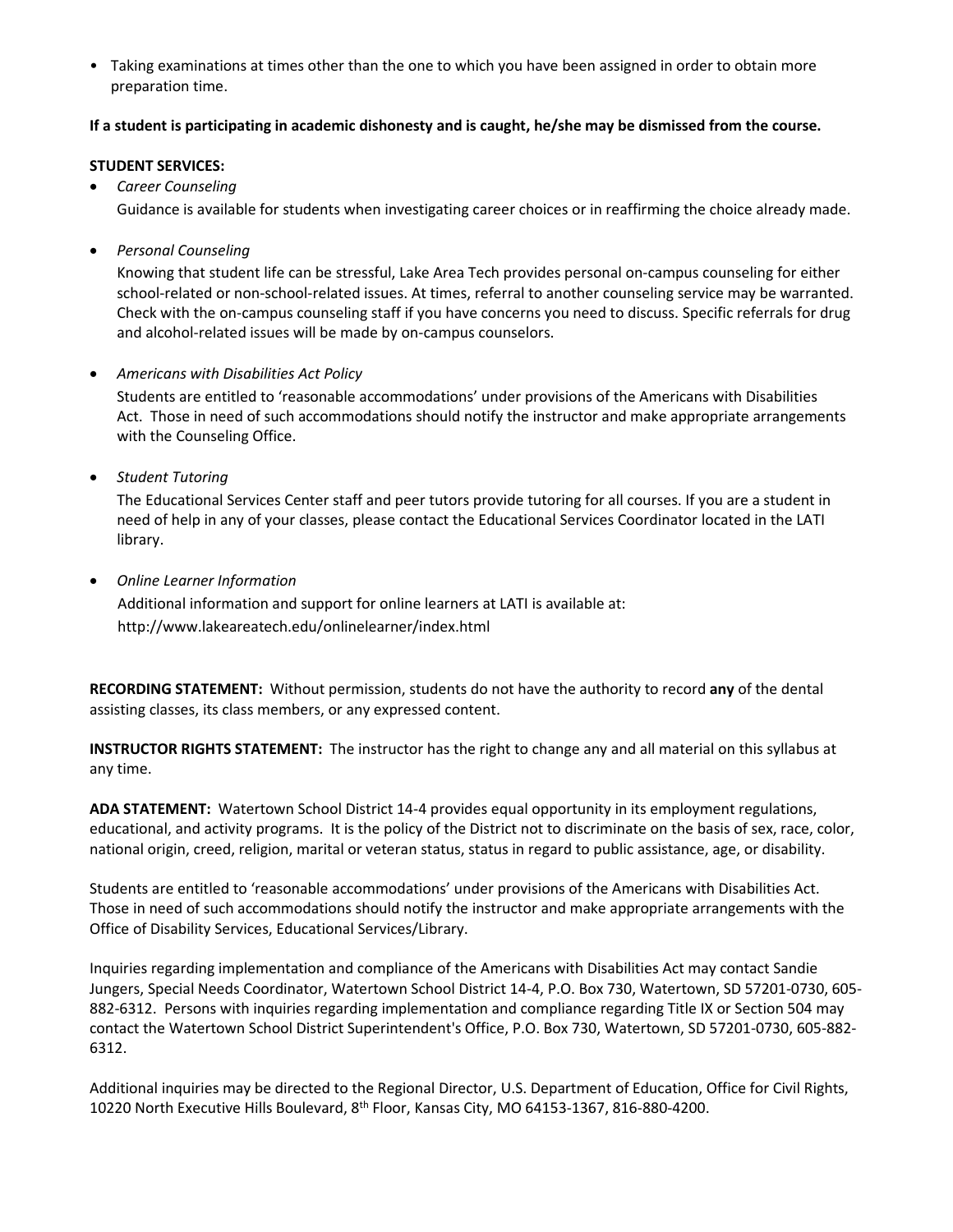# **LAKE AREA TECHNICAL INSTITUTE DENTAL ASSISTING COURSE DA120**

I have read, heard, and understood the course syllabus and policies associated with this particular course as written.

Student Signature \_\_\_\_\_\_\_\_\_\_\_\_\_\_\_\_\_\_\_\_\_\_\_\_\_\_\_\_\_\_\_\_\_\_\_\_\_\_\_\_\_\_\_\_\_\_\_\_\_\_\_\_\_\_\_\_\_\_\_\_\_\_\_\_\_\_\_\_\_\_\_\_\_\_\_

Date \_\_\_\_\_\_\_\_\_\_\_\_\_\_\_\_\_\_\_\_\_\_\_\_\_\_\_\_\_\_\_\_\_\_\_\_\_\_\_\_\_\_\_\_\_\_\_\_\_\_\_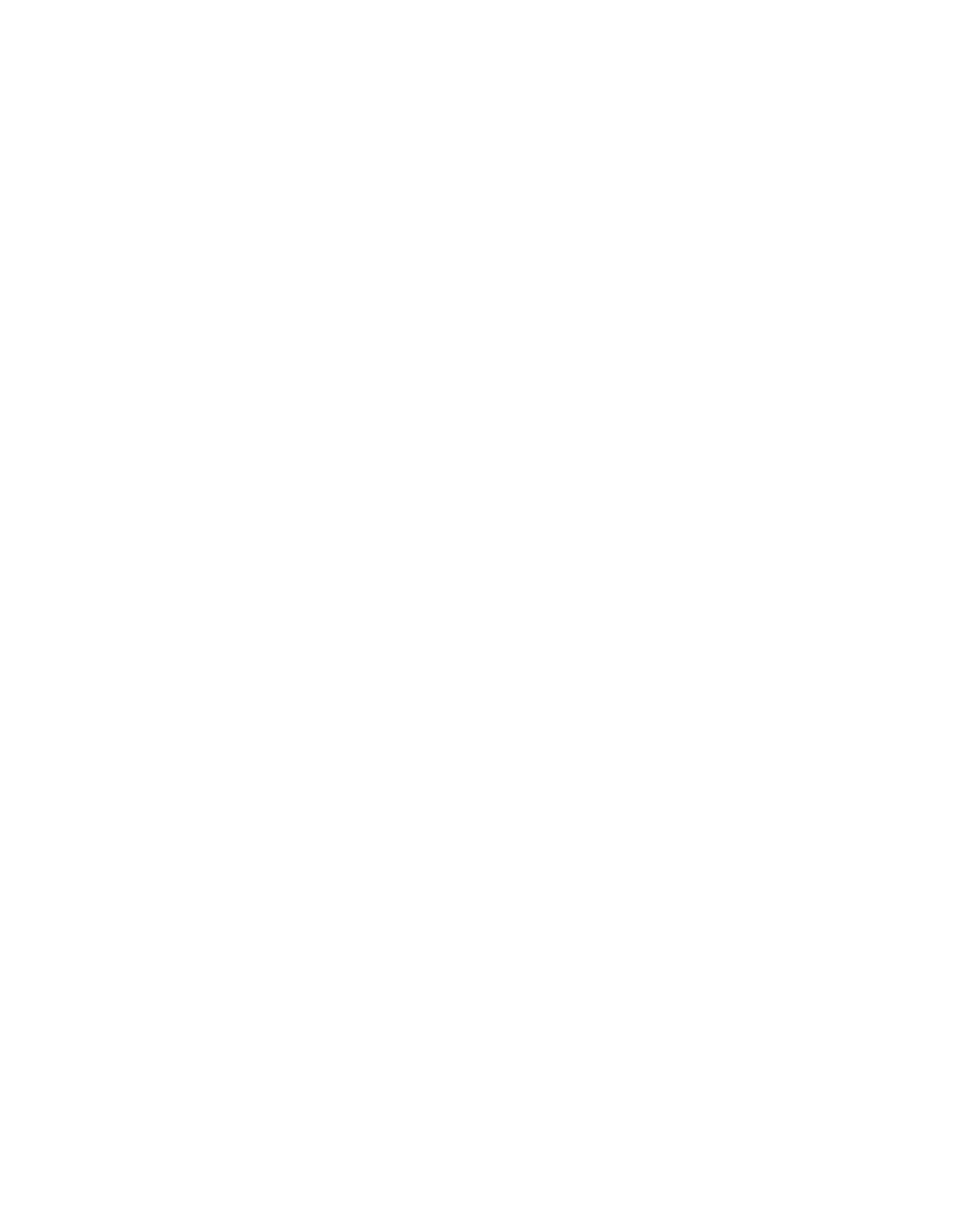## **DA 120 – Oral Health Calendar of Instruction (Weekly Schedule)**

| <b>DATE</b> | <b>TOPIC</b>                                                                                                                       | <b>ASSIGNMENT</b>                                                                                                                                                                                                                                                      |
|-------------|------------------------------------------------------------------------------------------------------------------------------------|------------------------------------------------------------------------------------------------------------------------------------------------------------------------------------------------------------------------------------------------------------------------|
| Week 1      | <b>Introduction to Oral Health</b><br>Lesson: Goals and benefits of oral health and<br>overview of dental disease.                 | Prepare for this unit by reviewing the course<br>outline and learning objectives in packet 120 1.                                                                                                                                                                      |
| Week 2      | Identify Nutrition's' Role in Oral Health<br>Lesson: Key nutrients, consumer resources<br>and food labels.                         | Read about nutrition in Chapter 16, pages<br>$211 - 225.$<br>Complete "MyPlate" Assignment.<br>Complete review pretest, "Introduction to<br>Nutrition."                                                                                                                |
| Week 3      | <b>Test</b><br><b>Carbohydrates and Dental Disease, Proteins</b><br>and Fats                                                       | Read about carbohydrates, proteins, and fats in<br>Chapter 16.<br>Do an internet search assignment of good vs. bad<br>carbohydrates.<br><b>Study Handouts:</b><br>• Sugar in the Morning<br>• Fiber Facts<br>Take review pretests carbohydrates, proteins and<br>fats. |
| Week 4      | <b>Vitamins, Minerals, and Water</b><br><b>Dietary Management of Special Needs</b><br><b>Patients and Interpreting Food Labels</b> | Read about vitamins and minerals in Chapter 16.<br>Do the internet search assignment of a vitamin or<br>mineral of interest to you.<br>Study Handout: The Calcium Advantage<br>Take review pretest, Vitamins, Minerals and<br>Water.                                   |
| Week 5      | <b>Dental Caries</b>                                                                                                               | Read about dental caries in Chapter 13, pages<br>$174 - 187$ .<br>View Video: Risk Assessment (9:45 minutes)                                                                                                                                                           |
| Week 6      | <b>Dental Caries and Risk Management</b>                                                                                           | Complete Chapter 13 Workbook Assignment.<br><b>Take Dental Caries Pretest</b>                                                                                                                                                                                          |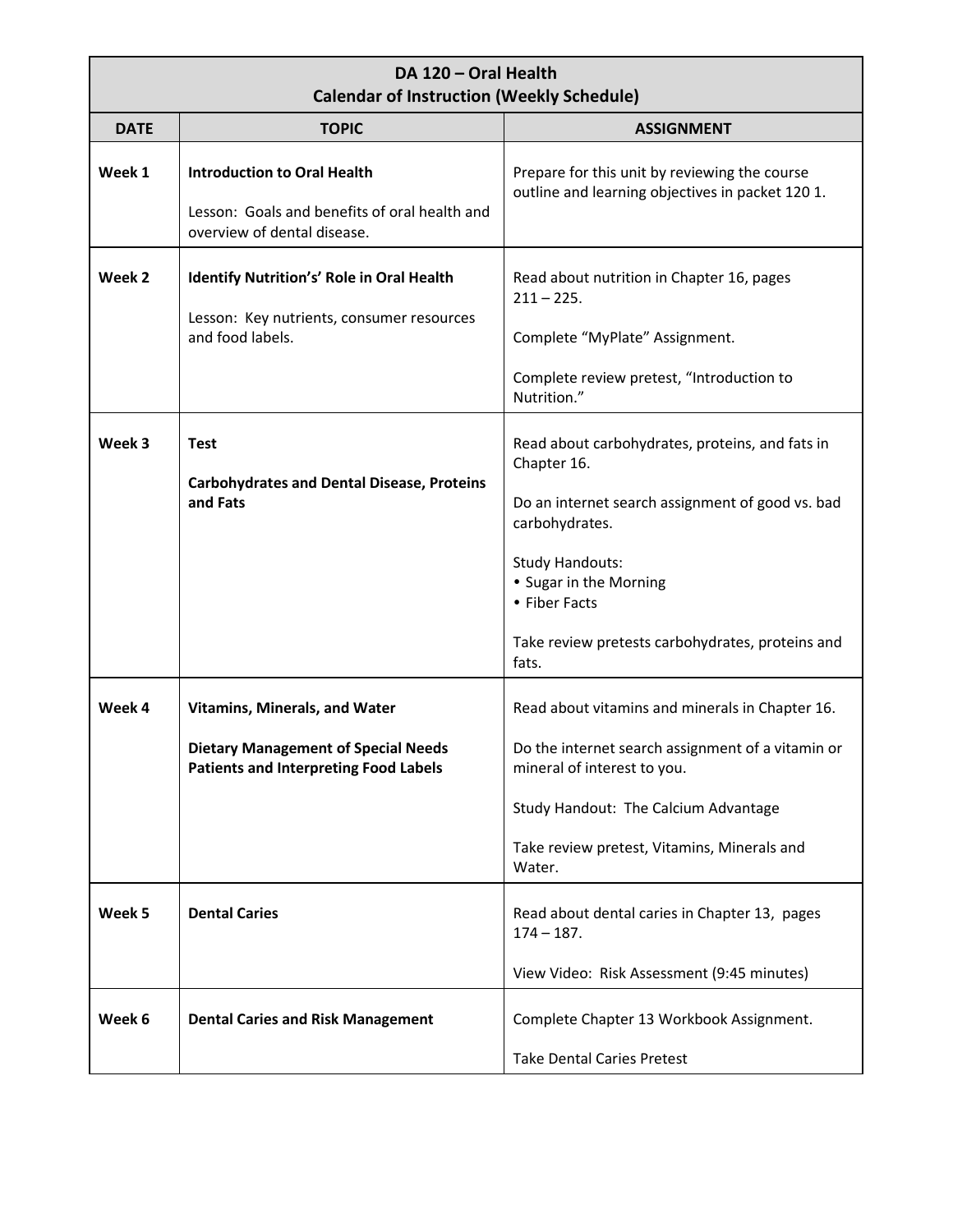| DA 120 - Oral Health<br><b>Calendar of Instruction (Weekly Schedule Continued)</b> |                                                                                                                                                       |                                                                                                                                                                                               |  |
|------------------------------------------------------------------------------------|-------------------------------------------------------------------------------------------------------------------------------------------------------|-----------------------------------------------------------------------------------------------------------------------------------------------------------------------------------------------|--|
| <b>DATE</b>                                                                        | <b>TOPIC</b>                                                                                                                                          | <b>ASSIGNMENT</b>                                                                                                                                                                             |  |
| Week 7                                                                             | <b>Periodontal Disease</b>                                                                                                                            | Read about periodontal disease in Chapter 14.                                                                                                                                                 |  |
|                                                                                    |                                                                                                                                                       | Complete Assignment Sheet "Performing an<br>Internet Search on Periodontal Disease<br>Articles/Videos" and write a 50 - 100 word<br>summary.                                                  |  |
| Week 8                                                                             | <b>Periodontal Disease</b>                                                                                                                            | Complete Chapter 14 Workbook Assignment.                                                                                                                                                      |  |
|                                                                                    |                                                                                                                                                       | Take periodontal disease pretest.                                                                                                                                                             |  |
| Week 9                                                                             | Test - Caries and Periodontal Disease<br><b>Identify Aspects of Preventive Dentistry</b><br>Lesson: Personal oral hygiene and brushing<br>techniques. | Prepare for this unit by reviewing the course<br>outline and learning objectives in packet 120 4.                                                                                             |  |
|                                                                                    |                                                                                                                                                       | Do an internet search on tooth brushing<br>techniques to see how different techniques vary.                                                                                                   |  |
| Week 10                                                                            | <b>Identify Aspects of Preventive Dentistry</b>                                                                                                       | Read about preventive dentistry in Chapter 15.                                                                                                                                                |  |
|                                                                                    | Lesson: Flossing and auxiliary aids lecture and<br>lab.                                                                                               | View video "Oral Hygiene."                                                                                                                                                                    |  |
|                                                                                    |                                                                                                                                                       | Complete Assignment Sheet "Plaque Removal."                                                                                                                                                   |  |
|                                                                                    |                                                                                                                                                       | Using Evaluation Sheets 1 (Brushing), 2 (Flossing),<br>and 3 (Auxiliary Aids) and your typodonts, practice<br>these techniques daily until you feel confident that<br>you have mastered them. |  |
| Week 11                                                                            | <b>Test - Preventive Dentistry</b><br><b>Describe the Role of Fluorides</b>                                                                           | Prepare for this unit by reviewing the course<br>outline and learning objectives in packet 120 4.<br>Read about fluorides in Chapter 15.                                                      |  |
|                                                                                    | Lesson: Physiology of fluorides.                                                                                                                      |                                                                                                                                                                                               |  |
| Week 12                                                                            | <b>Describe the Role of Fluorides</b><br>Lesson: Apply topical fluorides.                                                                             | View videos, "Applying Fluoride Varnish and Gel"<br>Complete Assignment Sheet "Apply Fluorides."<br>Review Evaluation Sheets 1, "Application of Topical                                       |  |
|                                                                                    |                                                                                                                                                       | Fluorides" and 2, "Application of Fluoride Varnish.<br>You will demonstrate these techniques.                                                                                                 |  |